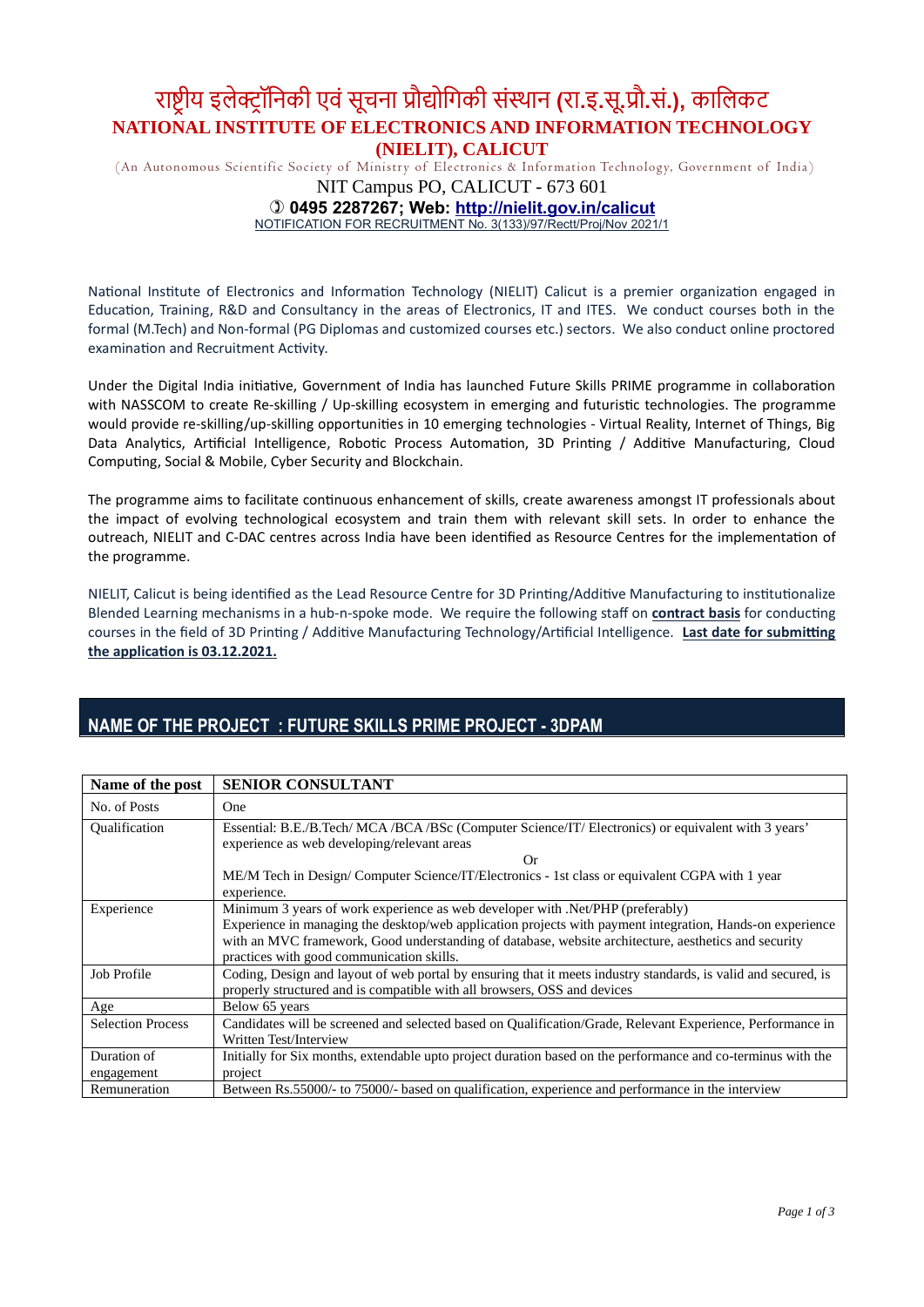# राष्ट्रीय इलेक्ट्रॉनिकी एवं सूचना प्रौद्योगिकी संस्थान (रा.इ.सू.प्रौ.सं.), कालिकट NATIONAL INSTITUTE OF ELECTRONICS AND INFORMATION TECHNOLOGY (NIELIT), CALICUT

(An Autonomous Scientific Society of Ministry of Electronics & Infor mation Technology, Government of India)

### NIT Campus PO, CALICUT - 673 601

#### 0495 2287267; Web: http://nielit.gov.in/calicut

NOTIFICATION FOR RECRUITMENT No. 3(133)/97/Rectt/Proj/Nov 2021/1

: 2 :

| Name of the post         | <b>CONTENT WRITER</b>                                                                                                                                                                                                                                                                                                                                                                                                                                                                                                                                                                                                                                                                                                    |
|--------------------------|--------------------------------------------------------------------------------------------------------------------------------------------------------------------------------------------------------------------------------------------------------------------------------------------------------------------------------------------------------------------------------------------------------------------------------------------------------------------------------------------------------------------------------------------------------------------------------------------------------------------------------------------------------------------------------------------------------------------------|
| No. of Posts             | One                                                                                                                                                                                                                                                                                                                                                                                                                                                                                                                                                                                                                                                                                                                      |
| Qualification            | Essential: BE/B Tech in Mechanical /Production Engineering - 1st class or equivalent CGPA with 5 years'<br>experience* or ME/M Tech in Design/Manufacturing engineering - 1st class or equivalent CGPA with 2<br>years' experience*                                                                                                                                                                                                                                                                                                                                                                                                                                                                                      |
| Experience               | Experience in course material development, handling classes for additive manufacturing and well versed with<br>additive manufacturing technologies, Design for AM, CAD & Reverse Engineering<br>Good communication skills<br>Preference shall be given to retired employees/faculty/professionals from Government sector (Engineering<br>colleges/polytechnics etc)<br>* Relaxation shall be given to deserving candidates                                                                                                                                                                                                                                                                                               |
| Job Profile              | Work with internal teams to obtain an in-depth understanding of the product and the documentation                                                                                                                                                                                                                                                                                                                                                                                                                                                                                                                                                                                                                        |
|                          | requirements.<br>Produce high-quality content that meets applicable standards and is appropriate for its intended audience.<br>Create video tutorials to help end-users use a variety of applications. Create and maintain the information<br>architecture. Produce well-researched content for publication online. Organize writing schedules to complete<br>drafts of content or finished projects within deadlines.<br>Experience in Technical Writing, Instructional Designing and video content and IPR rules and regulations.<br>Superior English language skills along with strong communication and writing ability & Highly skilled in<br>Microsoft Word.<br>Experience in content and technical writing domain |
| Age                      | Below 65 years                                                                                                                                                                                                                                                                                                                                                                                                                                                                                                                                                                                                                                                                                                           |
| <b>Selection Process</b> | Candidates will be screened and selected based on Qualification/Grade, Relevant Experience, Performance in<br>Written Test/Interview                                                                                                                                                                                                                                                                                                                                                                                                                                                                                                                                                                                     |
| Duration of              | Initially for Six months, extendable up to project duration based on the performance and co-terminus with the                                                                                                                                                                                                                                                                                                                                                                                                                                                                                                                                                                                                            |
| engagement               | project                                                                                                                                                                                                                                                                                                                                                                                                                                                                                                                                                                                                                                                                                                                  |
| Remuneration             | Between Rs.55000/- to 60000/- based on qualification, experience and performance in the interview                                                                                                                                                                                                                                                                                                                                                                                                                                                                                                                                                                                                                        |

| Name of the post         | <b>PROJECT ENGINEER</b>                                                                                       |
|--------------------------|---------------------------------------------------------------------------------------------------------------|
| No. of Posts             | One                                                                                                           |
| Qualification            | Essential: BE/B Tech in Mechanical/Production Engineering with proficiency in 3D Printing and Additive        |
|                          | Manufacturing, CNC Programming and Operation                                                                  |
|                          | 0r                                                                                                            |
|                          | Diploma in Mechanical/Production Engineering with 5 years' experience in 3D Printing and Additive             |
|                          | Manufacturing, CNC Programming and Operation                                                                  |
| Experience               | Experience in handling classes for CNC Programming, Operation and maintenance of CNC machines                 |
|                          | (preferably fanuc controllers), Additive Manufacturing, CAD modelling, Operation and Troubleshooting of       |
|                          | 3D printers and Reverse Engineering.                                                                          |
|                          | Good communication skills                                                                                     |
| Job Profile              | Course materials - Design, Content Development, and Conduction (online/class room) for the participants       |
|                          | from IT Industry under Future Skills Prime in Additive Manufacturing. MIS activities related to the scheme &  |
|                          | any other works assigned as part of Future Skill Prime Additive Manufacturing                                 |
| Age                      | Below 35 years                                                                                                |
| <b>Selection Process</b> | Candidates will be screened and selected based on Qualification/Grade, Relevant Experience, Performance in    |
|                          | Written Test/Interview                                                                                        |
| Duration of              | Initially for Six months, extendable up to project duration based on the performance and co-terminus with the |
| engagement               | project                                                                                                       |
| Remuneration             | Between Rs.40000/- to 45000/- based on qualification, experience and performance in the interview             |